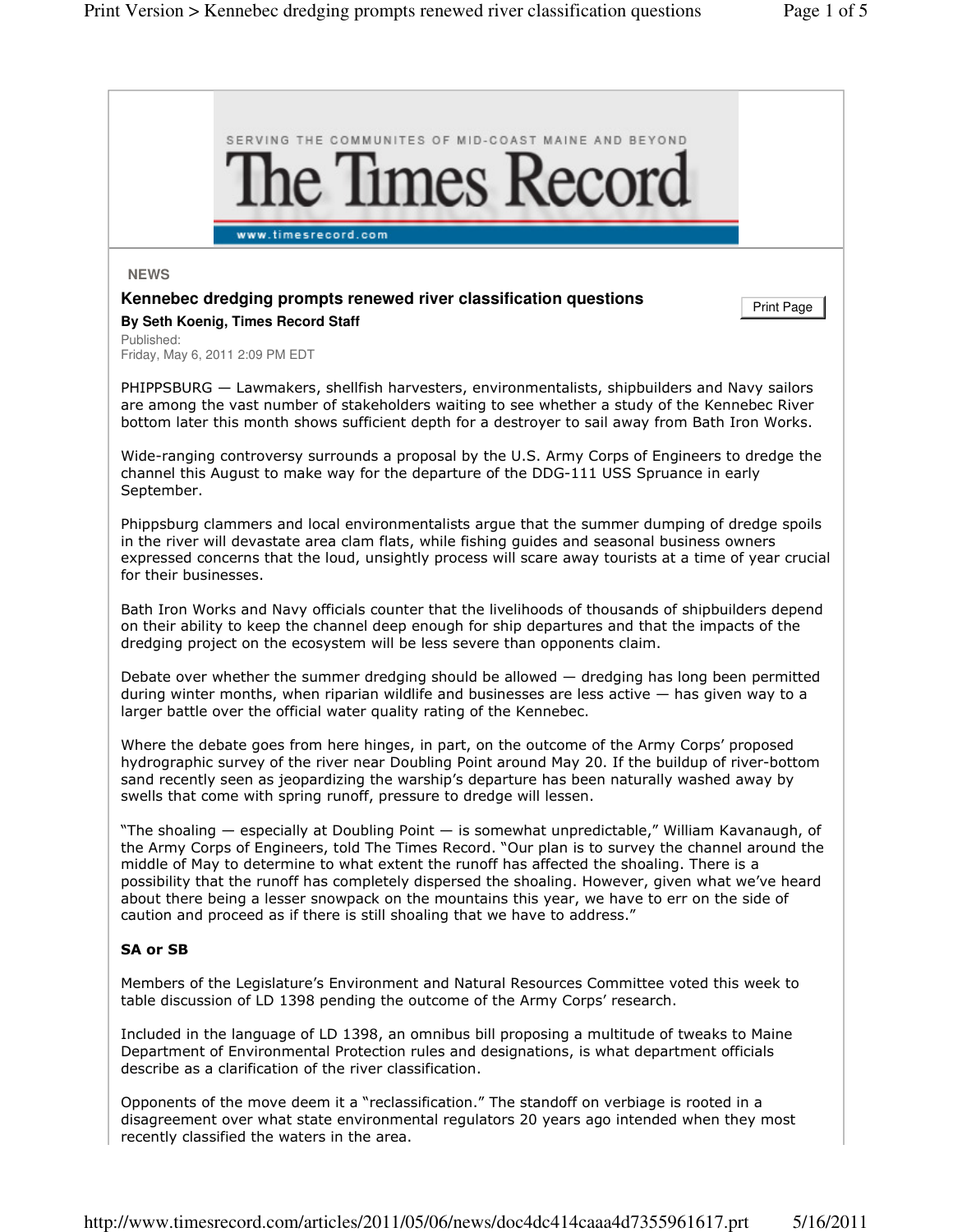Department of Environmental Protection officials say their predecessors intended for the waters of the Kennebec to be Class SB waters, and the language in LD 1398 aims to codify that interpretation.

Representatives of several local groups — including the Friends of Merrymeeting Bay, Kennebec Estuary Land Trust and Phippsburg Shellfish Committee — believe the waters in question have always been the more restrictively regulated Class SA waters, in which the discharge of dredging spoils would be illegal.

"Our position is that what we are doing in LD 1398 is a correction," Patricia Aho, deputy commissioner of the Department of Environmental Protection, told The Times Record. "We believe that the intent in 1989 and 1990, based on the documentation and testimony we have, was to make the waters in the Popham Beach area SA, and going upriver, SB. And if you look at how the department has been managing the river over the past several years, it's obvious the department has always considered this area SB."

Jon Fitzgerald, vice president and general counsel for BIW, agreed, telling The Times Record that the shipyard has done almost annual dredging projects of smaller scales than what's being proposed at Doubling Point, and state regulators have routinely dealt with the projects as though the waters are Class SB.

Department documents clearly indicate that tidal waters east of longitude 69-degrees-50-minutes-05-seconds west, and west of longitude 69-degrees-47-minutes-00-seconds west — a stretch that spans the ocean face of Popham Beach — are Class SA waters.

The documents do not include latitudinal boundaries for the Class SA patch, however, and if the east-west parameters are extended infinitely in the north-south directions, the encompassed waters would include the Phippsburg side of the Kennebec. Steve Hinchman, an attorney representing the opponents of the August dredging project, said that's what state officials had in mind when they drafted the documents in 1990.

"(If followed upriver, the SA water boundaries) capture high value clam flats on the western shore of the river, and since that designation was made, those have been cleaned up," Hinchman said. "Consistent with the SA designation, Phippsburg has gone out and prohibited overboard discharges in these waters. To them, it's very important. It's an important piece of maintaining and protecting the natural resource based economy. When you dump in the river, it buries clam flats and lobster traps, and leaves spoils washing up on the shores."

Bob Cummings, a longtime member of the Phippsburg Shellfish Committee and a former town selectman, recalled the time period in which the water classifications were established by state regulators.

"As a board 20 years ago, selectmen ... strongly urged the upgrading of the river to SA," Cummings wrote in testimony prepared last month for the Legislature's Environment and Natural Resources Committee. "Now we are being told, belatedly, that the reclassification was just a mistake, a mistake so heinous that it doesn't even warrant having the DEP board follow the state law that requires public hearings in or near the communities affected by water classification changes."

BIW's Fitzgerald countered that the eastern longitude provided in the 20-year-old documents intersects with a bar of land reaching into the mouth of the river, creating a natural northern boundary and rendering a state latitudinal boundary unnecessary. In documentation describing water classifications elsewhere in the state, Fitzgerald said, the language clearly refers to "tidal waters of the river" when the intention is to include waters upriver as well.

Such a reference is missing regarding the Kennebec, he said. Seemingly undisputed in the debate over LD 1398 is the fact that the Georgetown side of the river flows with waters classified as SB.

"It would be illogical, if not impossible, to manage a river where one side is SA and one side is SB," Aho said.

## To the river go the spoils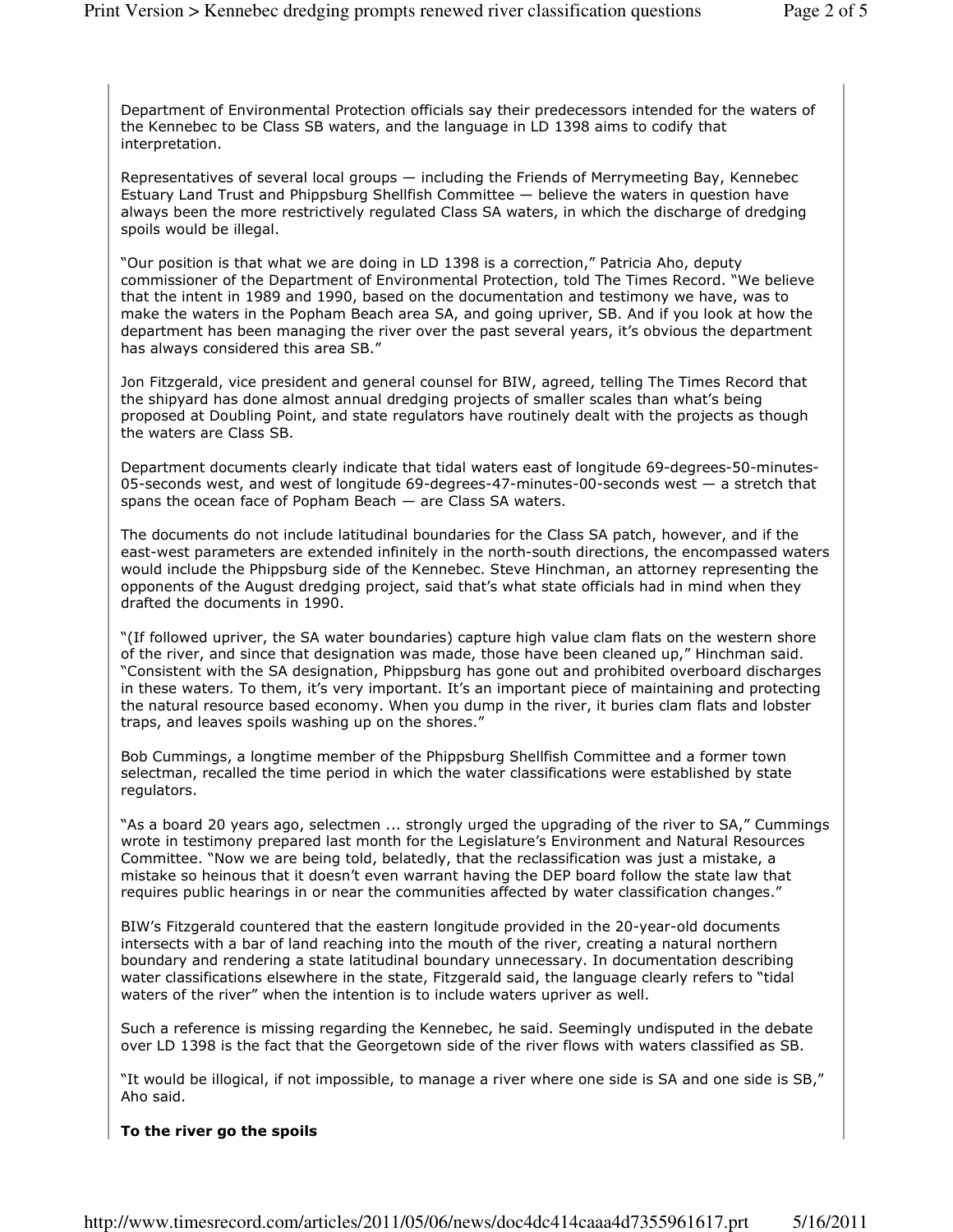The decision before the legislative committee is whether to endorse the omnibus bill as is, cementing the waters in question as Class SB waters, or to pull that issue from the bill and debate it as part of separate legislation.

Hinchman said that even if the Phippsburg side of the Kennebec is ultimately declared to be SB, opponents of the in-river dredging disposal have a legal argument on their side. He said studies show the water quality on both sides of the river to reach SA standards, begging the question of whether the river waters can legally be considered anything less.

Hinchman added that even in Class SB waters, activity deemed detrimental to the environment is prohibited.

"There are valid arguments you can't dump in class SB waters, and we're going to make those arguments," Hinchman said. "There's nothing good to be gained by this 'clarification,' only harm. The time has come to stop dumping dredge spoils in the middle of the river. It keeps the channel open, but it drives out all the other uses, and that's not fair."

Even the question of whether dredging is detrimental to the environment is contested.

The proposed August dredging project involves moving 70,000 cubic yards of sediment from spots near Doubling Point and Popham Beach, and depositing the spoils off the shore of Popham Beach at a location known as Jackknife Ledge, as well as in-river at a site along the so-called Kennebec Narrows.

In speaking with The Times Record, Fitzgerald echoed a statement made by the Army Corps' Kavanaugh at a Feb. 24 public hearing on the dredging project held in Phippsburg, saying that more than 98 percent of the dredging spoils is made up of sand — not the thicker sediment believed to be most detrimental to maturing shellfish populations.

Dredging, said Fitzgerald, has a similar effect on the river water as a heavy rainstorm, which temporarily kicks up sand, but has little longterm effect.

Stephen Dickson, a geologist with the Maine Department of Conservation, wrote in an email to a colleague that disposing of the dredge spoils in-river would likely be favorable to transporting the material offshore or bringing it upland. He wrote that the river-bottom sands following the water flow naturally replenish the sandy Popham Beach at the mouth of the Kennebec.

"Permanent removal of large volumes of sand from portions of the river near Bath could possibly affect Popham Beach in the future," Dickson wrote, in part. "Disposal of sand within the Kennebec River is certain to avoid and minimize long-term beach impacts."

Hinchman acknowledged Dickson's argument, but argued it's one thing for the sands to be carried to the beach by natural means, and another for humans to recreate the process unnaturally.

"Their idea is that you need to keep the dredge spoils in the river to replenish the beach," Hinchman said. "But what dredging does is artificially creates those conditions on clean, non-high weather days. You're essentially taking the normally clean-water month of August and turning it into a particularly nasty and stormy March, according to the water quality conditions. The problem with dredging is it overloads the system. You're taking one of the cleanest months of the year from a water quality perspective and making it one of the dirtiest."

## Navy perspective

Cmdr. Tate Westbrook, commanding officer of DDG-111, said even if the Army Corps' hydrographic survey reports that the sand buildup receded, he hopes the dredging project will continue on as planned.

He said even sailed away as light as possible, the destroyer will need 29 feet of water depth to get out of the river. Without the troublesome shoaling observed recently at Doubling Point, Westbrook said the channel there has an average depth of about 27 feet. The highest of high tides adds between six or seven feet, which allows Navy warships to pass.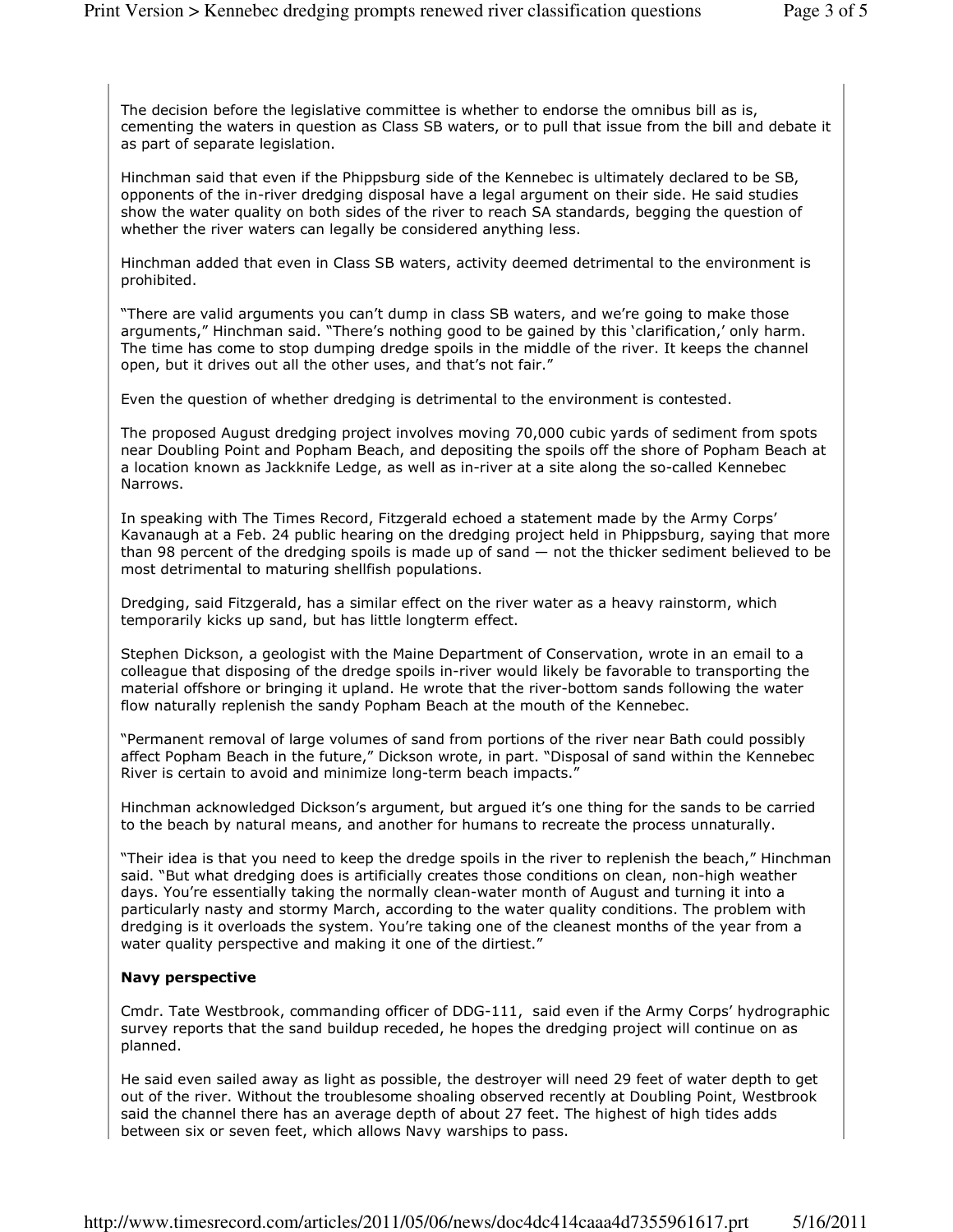"Until I see a dredge in the river at that spot, I will continue to be concerned," Westbrook said.

When the DDG-111 navigated out to the Atlantic Ocean on a previous occasion for sea trials, Westbrook said ship operators observed a sonar depth between the bottom of the 9,000-ton destroyer and the river floor to be two feet. That's way too close for comfort, he said.

"I would characterize the Kennebec River transit as one of the most challenging navigation details one would be asked to do in the Navy," Westbrook told The Times Record. "Compared to other transits going into foreign or domestic ports or Navy ports around the world, the twists and turns make it already one of the most challenging navigation details we might face.

"The concern is that anything shallower than 29 feet, and we'll touch bottom," he continued. "Touching bottom is bad. I'm the captain of a \$1 billion asset, and I'm in charge of 275 sailors' lives, and safely getting the ship down the river and protecting the environment is first and foremost in my mind."

Westbrook described himself as an "environmentalist" and acknowledged that "the last thing I want to do is mess up somebody's fishery."

But he said rolling the dice with shallow water  $-$  or by navigating the ship in deeper waters to the east of the federally designated channel, but closer to the shore, as some have suggested — risks an even greater environmental disaster than the dredging project is claimed to be.

"The one thing that hasn't been discussed is a situation where I'm steaming down the river in my ship in a nonstandard, abnormal and high risk (condition), and I'm transiting that much closer to a rock bottom," Westbrook said. "If, God forbid, I happen to touch bottom not on a soft sandy spot, but a sharp granite spot, and that rips open the hull plating of my ship, it's no longer just speculation about the environmental impact. Who knows what the public impression would be if 500 gallons, 1,000 gallons or 10,000 gallons of fuel are discharged into the river following a grounding?"

## Solutions?

While all eyes will be on the Army Corps' hydrographic survey later this month, the battle over the designated water classification of the Kennebec River, and whether the disposal of in-river dredge spoils should ever be allowed again, will likely press on regardless of the results.

The urgency with which that battle is waged may be lessened if the Army Corps decides the proposed August dredging is not needed.

Ed Friedman, president of the Friends of Merrymeeting Bay, hopes the question of whether the eastern Kennebec is Class SA or SB can be discussed without the looming deadline of an August dredge.

"We are not here to argue against dredging, but to suggest all parties could have their objectives met through a series of project changes to be made outside of this legislation and without the proposed (classification) downgrade," he wrote in testimony submitted to the Natural Resources Committee.

Among the variables at play are the levels at which the dredging takes place  $-$  could an amount less than 70,000 cubic yards, but enough to get the DDG-111 through, be removed, Friedman pondered recently — and where the spoils are dumped. Hinchman suggested using an approved dredge disposal site off the coast of Portland in the immediate future to avoid any damage to clam flats and lobster traps.

For the Army Corps and BIW, the costs associated with either of the two suggestions are problematic.

Kavanaugh told attendees of the Feb. 24 public hearing that it's not cost-effective for the Army Corps to move the dredging equipment to Maine for multiple small dredging jobs, compared to one project which will deepen the channel for several years. The last time the Army Corps dredged near Doubling Point was 2003, he said.